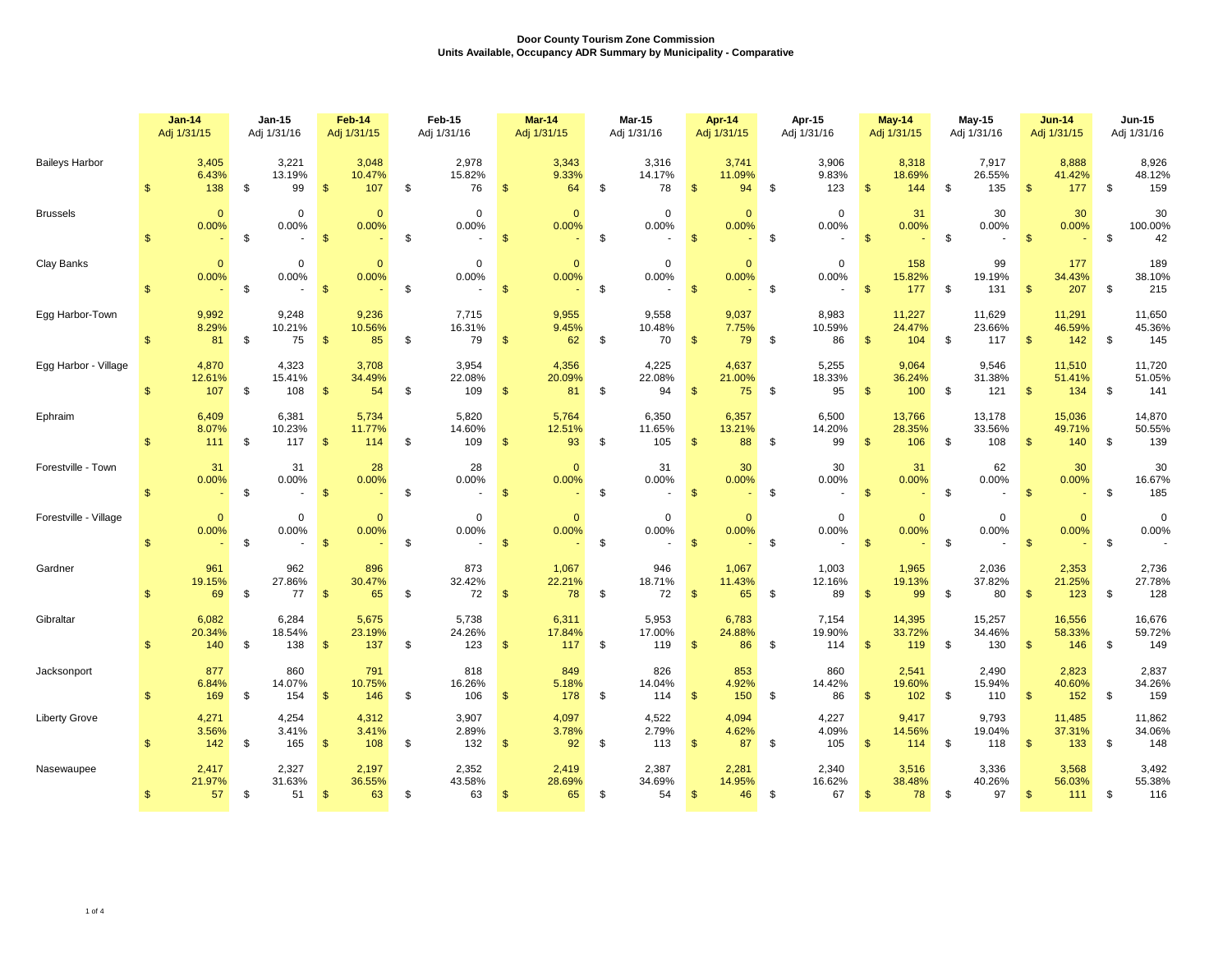|                     |    | <b>Jan-14</b><br>Adj 1/31/15 |    | $Jan-15$<br>Adj 1/31/16 |               | Feb-14<br>Adj 1/31/15  |     | Feb-15<br>Adj 1/31/16  |                | <b>Mar-14</b><br>Adj 1/31/15 |     | <b>Mar-15</b><br>Adj 1/31/16 |              | Apr-14<br>Adj 1/31/15  |      | Apr-15<br>Adj 1/31/16  |     | May-14<br>Adj 1/31/15  |      | $May-15$<br>Adj 1/31/16 |                         | $Jun-14$<br>Adj 1/31/15 |      | Jun-15<br>Adj 1/31/16   |
|---------------------|----|------------------------------|----|-------------------------|---------------|------------------------|-----|------------------------|----------------|------------------------------|-----|------------------------------|--------------|------------------------|------|------------------------|-----|------------------------|------|-------------------------|-------------------------|-------------------------|------|-------------------------|
| Sevastopol          |    | 4,090<br>21.56%              |    | 4,201<br>18.00%         |               | 3,853<br>34.10%        |     | 3,776<br>31.25%        |                | 4,192<br>25.33%              |     | 4,257<br>23.73%              |              | 4,552<br>24.32%        |      | 4,743<br>28.40%        |     | 5,892<br>36.32%        |      | 6,584<br>35.80%         |                         | 6,283<br>55.98%         |      | 6,959<br>54.78%         |
|                     | \$ | 90                           | \$ | 125                     | $\mathbb{S}$  | 96                     | \$  | 94                     | \$.            | 104                          | \$  | 115                          | $\mathbf{s}$ | 97                     | -\$  | 102                    | -\$ | 122                    | - \$ | 124                     | $\mathbb{S}$            | 181                     | \$   | 180                     |
| Sister Bay          |    | 9,792<br>9.44%               |    | 9,780<br>11.79%         |               | 8,634<br>15.81%        |     | 9,154<br>19.05%        |                | 9,603<br>13.39%              |     | 9,651<br>12.47%              |              | 8,209<br>15.71%        |      | 9,428<br>22.21%        |     | 13,181<br>24.66%       |      | 13,234<br>33.38%        |                         | 14,705<br>49.37%        |      | 14,815<br>50.04%        |
|                     |    | 117                          | \$ | 107                     | $\mathbf{s}$  | 89                     | -\$ | 76                     | \$.            | 82                           | \$  | 88                           | $\mathbf{s}$ | 84                     | - \$ | 65                     |     | 111                    | - \$ | 102                     | $\mathbf{\mathfrak{L}}$ | 137                     | - \$ | 138                     |
| Sturgeon Bay - City |    | 18,696<br>25.97%<br>71       | \$ | 20,069<br>25.66%<br>74  | $\mathbb{S}$  | 17,651<br>37.50%<br>68 | -\$ | 17,953<br>34.69%<br>73 | \$.            | 19,617<br>35.90%<br>70       | \$  | 19,895<br>31.77%<br>78       | $\mathbf{s}$ | 18,855<br>29.27%<br>72 | -\$  | 19,093<br>25.83%<br>79 |     | 20,194<br>45.33%<br>81 | \$   | 20,387<br>38.44%<br>93  | -\$                     | 19,522<br>56.80%<br>104 | - \$ | 20,629<br>51.51%<br>110 |
|                     |    |                              |    |                         |               |                        |     |                        |                |                              |     |                              |              |                        |      |                        |     |                        |      |                         |                         |                         |      |                         |
| Sturgeon Bay - Town |    | 379<br>5.80%<br>163          | \$ | 289<br>9.34%<br>144     | $\mathbf{\$}$ | 330<br>3.33%<br>158    | \$  | 227<br>16.30%<br>105   | $\mathfrak{s}$ | 371<br>2.16%<br>160          | \$  | 368<br>5.43%<br>122          | $\mathbf{s}$ | 343<br>7.87%<br>149    | -\$  | 261<br>11.88%<br>134   | -\$ | 421<br>27.55%<br>176   | \$   | 508<br>19.29%<br>172    | $\mathbf{s}$            | 950<br>39.47%<br>186    | \$   | 798<br>49.50%<br>187    |
|                     |    |                              |    |                         |               |                        |     |                        |                |                              |     |                              |              |                        |      |                        |     |                        |      |                         |                         |                         |      |                         |
| Union               |    | $\mathbf{0}$<br>0.00%        | \$ | $\mathbf 0$<br>0.00%    | $\mathbf{\$}$ | $\Omega$<br>0.00%      | \$  | $\mathbf 0$<br>0.00%   | \$.            | $\mathbf{0}$<br>0.00%        | \$  | $\mathbf 0$<br>0.00%         |              | $\mathbf{0}$<br>0.00%  | \$   | $\mathbf 0$<br>0.00%   |     | $\mathbf{0}$<br>0.00%  | \$.  | 31<br>16.13%<br>554     | $\mathbf{\$}$           | $\mathbf{0}$<br>0.00%   | \$   | 30<br>0.00%             |
|                     |    |                              |    |                         |               |                        |     |                        |                |                              |     |                              |              |                        |      |                        |     |                        |      |                         |                         |                         |      |                         |
| Washington Island   |    | 1,235<br>6.72%               | £. | 1,036<br>6.85%<br>74    | $\mathbf{s}$  | 984<br>9.86%<br>83     | -\$ | 852<br>10.92%<br>70    | \$.            | 1,106<br>7.96%<br>70         | -\$ | 1,079<br>6.30%<br>75         | $\mathbf{s}$ | 1,079<br>25.39%<br>47  | - \$ | 1,004<br>13.35%<br>69  |     | 3,521<br>19.11%<br>64  | -\$  | 3,829<br>16.58%<br>93   | $\mathcal{F}$           | 5,569<br>34.39%<br>94   | \$.  | 5,456<br>35.94%<br>101  |
|                     |    | 63                           |    |                         |               |                        |     |                        |                |                              |     |                              |              |                        |      |                        |     |                        |      |                         |                         |                         |      |                         |
|                     |    |                              |    |                         |               |                        |     |                        |                |                              |     |                              |              |                        |      |                        |     |                        |      |                         |                         |                         |      |                         |
| Available<br>Filled |    | 73,507<br>11,109             |    | 73,266<br>12,279        |               | 67,077<br>15,278       |     | 66,145<br>15,679       |                | 73,050<br>14,592             |     | 73,364<br>14.026             |              | 71,918<br>13,517       |      | 74,787<br>13,990       |     | 117,638<br>35,299      |      | 119,946<br>37,274       |                         | 130,776<br>64,137       |      | 133,705<br>65,061       |
| $\%$                | £. | 15.11%<br>91                 | \$ | 16.76%<br>92            | $\mathbb{S}$  | 22.78%<br>81           | -\$ | 23.70%<br>84           | \$.            | 19.98%<br>79                 | \$  | 19.12%<br>85                 | $\mathbf{s}$ | 18.80%<br>79           | - \$ | 18.71%<br>87           |     | 30.01%<br>102          | \$   | 31.08%<br>111           | $\mathbf{s}$            | 49.04%<br>136           | -\$  | 48.66%<br>139           |
| Average             |    |                              |    |                         |               |                        |     |                        |                |                              |     |                              |              |                        |      |                        |     |                        |      |                         |                         |                         |      |                         |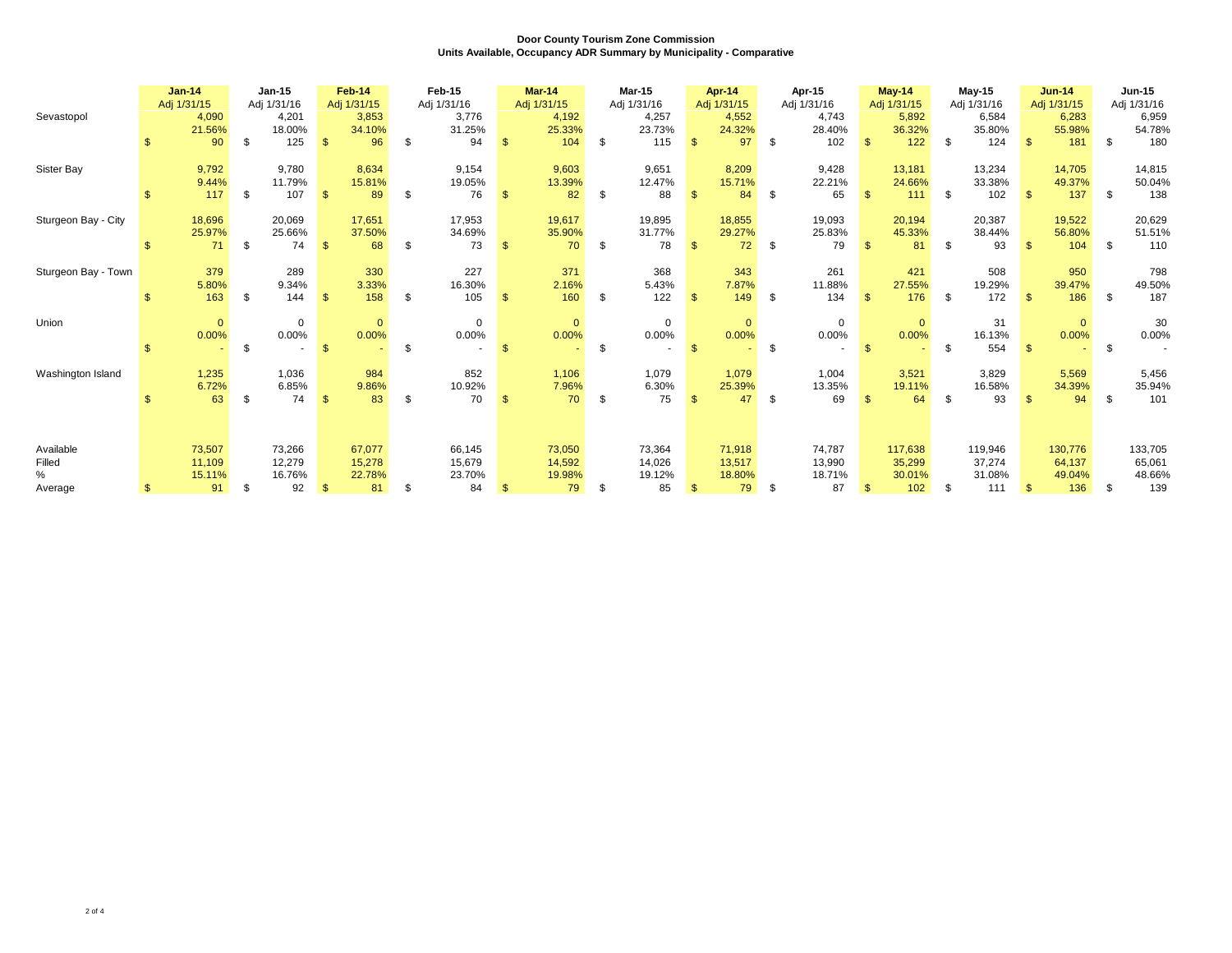|                       |                | $Jul-14$<br>Adj 1/31/15 | <b>Jul-15</b><br>Adj 1/31/16  |                | Aug-14<br>Adj 1/31/15   | Aug-15<br>Adj 1/31/16         |                    | <b>Sep-14</b><br>Adj 1/31/15 |     | Sep-15<br>Adj 1/31/16   |                | <b>Oct-14</b><br>Adj 1/31/15 | Oct-15<br>Adj 1/31/16         |                | <b>Nov-14</b><br>Adj 1/31/15 | <b>Nov-15</b><br>Adj 1/31/16 |                | <b>Dec-14</b><br>Adj 1/31/15 | <b>Dec-15</b><br>Adj 1/31/16 |
|-----------------------|----------------|-------------------------|-------------------------------|----------------|-------------------------|-------------------------------|--------------------|------------------------------|-----|-------------------------|----------------|------------------------------|-------------------------------|----------------|------------------------------|------------------------------|----------------|------------------------------|------------------------------|
| <b>Baileys Harbor</b> | $\mathfrak{s}$ | 9,275<br>71.43%<br>190  | \$<br>9,469<br>75.38%<br>195  | $\frac{3}{2}$  | 9,436<br>68.98%<br>194  | \$<br>9,394<br>70.66%<br>201  | \$                 | 8,765<br>44.63%<br>173       | \$  | 8,972<br>51.50%<br>168  | \$             | 8,790<br>46.43%<br>152       | \$<br>8,485<br>48.40%<br>172  | \$             | 3,419<br>16.50%<br>118       | \$<br>3,497<br>10.72%<br>174 | \$             | 3,281<br>13.47%<br>83        | \$<br>3,236<br>8.53%<br>125  |
| <b>Brussels</b>       | $\mathbf{s}$   | 31<br>29.03%<br>195     | \$<br>62<br>69.35%<br>58      | $\mathfrak{s}$ | 31<br>38.71%<br>195     | \$<br>62<br>16.13%<br>159     | $\mathfrak{s}$     | 30<br>0.00%                  | \$  | 60<br>25.00%<br>80      | $\mathsf{\$}$  | 31<br>6.45%<br>195           | \$<br>60<br>0.00%             | $\mathfrak{s}$ | $\mathbf{0}$<br>0.00%        | \$<br>$\mathbf 0$<br>0.00%   | $\mathfrak{s}$ | $\Omega$<br>0.00%            | \$<br>$\mathbf 0$<br>0.00%   |
| Clay Banks            | $\mathbf{s}$   | 178<br>65.73%<br>256    | \$<br>213<br>72.30%<br>238    | $\mathbf{\$}$  | 180<br>65.00%<br>192    | \$<br>186<br>58.06%<br>226    | $\mathbb{S}$       | 164<br>20.12%<br>190         | \$  | 192<br>30.73%<br>157    | $\mathbb{S}$   | 165<br>20.00%<br>162         | \$<br>175<br>37.71%<br>201    | $\mathfrak{s}$ | $\mathbf{0}$<br>0.00%        | \$<br>0<br>0.00%             | $\mathfrak{s}$ | $\mathbf{0}$<br>0.00%        | \$<br>$\mathbf 0$<br>0.00%   |
| Egg Harbor-Town       | $\mathbb{S}$   | 12,014<br>68.27%<br>178 | \$<br>11,995<br>69.55%<br>191 | $\mathbf{\$}$  | 12,550<br>65.98%<br>174 | \$<br>11,990<br>66.81%<br>183 | $\mathbf{\$}$      | 11,830<br>44.02%<br>142      | \$  | 11,765<br>47.34%<br>150 | $\mathfrak{s}$ | 12,802<br>43.36%<br>144      | \$<br>11,873<br>48.33%<br>152 | $\mathbf{\$}$  | 8,853<br>14.68%<br>87        | \$<br>9,836<br>15.94%<br>80  | $\mathfrak{S}$ | 8,401<br>9.26%<br>90         | \$<br>9,978<br>11.26%<br>77  |
| Egg Harbor - Village  | $\mathfrak{s}$ | 12,148<br>74.96%<br>167 | \$<br>12,314<br>79.03%<br>171 | $\mathbf{\$}$  | 12,190<br>72.35%<br>177 | \$<br>12,448<br>70.75%<br>188 | $\frac{1}{2}$      | 11,470<br>55.07%<br>140      | \$  | 11,809<br>57.01%<br>148 | $\mathfrak{s}$ | 10,787<br>53.77%<br>158      | \$<br>10,915<br>57.99%<br>158 | $\mathfrak{s}$ | 4,628<br>21.65%<br>123       | \$<br>4,877<br>22.66%<br>138 | \$             | 4,448<br>15.24%<br>83        | \$<br>4,973<br>15.38%<br>98  |
| Ephraim               | $\mathbf{s}$   | 15,920<br>76.04%<br>152 | \$<br>15,740<br>80.32%<br>171 | $\mathbf{\$}$  | 15,820<br>80.51%<br>163 | \$<br>15,875<br>80.62%<br>173 | $\mathfrak{s}$     | 15,020<br>56.62%<br>147      | \$  | 15,166<br>64.11%<br>148 | $\mathfrak{s}$ | 14,096<br>57.07%<br>146      | \$<br>14,349<br>59.72%<br>155 | $\mathfrak{s}$ | 6,823<br>14.77%<br>122       | \$<br>6,493<br>17.60%<br>121 | $\mathfrak{s}$ | 6,452<br>11.75%<br>88        | \$<br>5,789<br>16.13%<br>96  |
| Forestville - Town    | $\mathsf{\$}$  | 31<br>0.00%             | \$<br>36<br>11.11%<br>136     | $\mathfrak{s}$ | 31<br>22.58%<br>171     | \$<br>62<br>35.48%<br>109     | $\mathbf{\$}$      | 30<br>3.33%<br>100           | \$  | 60<br>13.33%<br>100     | $\mathsf{\$}$  | 31<br>3.23%<br>300           | \$<br>62<br>20.97%<br>35      | $\mathsf{\$}$  | $\Omega$<br>0.00%            | \$<br>60<br>10.00%<br>46     | $\mathfrak{s}$ | $\mathbf{0}$<br>0.00%        | \$<br>62<br>0.00%            |
| Forestville - Village | $\mathfrak{s}$ | $\mathbf{0}$<br>0.00%   | \$<br>$\Omega$<br>0.00%       | $\mathbf{s}$   | $\mathbf{0}$<br>0.00%   | \$<br>$\Omega$<br>0.00%       | $\mathbf{\hat{s}}$ | $\mathbf{0}$<br>0.00%        | -\$ | $\mathbf 0$<br>0.00%    | $\mathbb{S}$   | $\mathbf{0}$<br>0.00%        | \$<br>$\Omega$<br>0.00%       | $\mathbb{S}$   | $\mathbf{0}$<br>0.00%        | \$<br>0<br>0.00%             | $\mathbf{\$}$  | $\mathbf{0}$<br>0.00%        | \$<br>$\mathbf 0$<br>0.00%   |
| Gardner               | $\mathbf{s}$   | 2,145<br>41.72%<br>118  | \$<br>2,197<br>51.52%<br>127  | -S             | 2,157<br>41.31%<br>131  | \$<br>2,114<br>48.16%<br>124  | $\mathfrak{s}$     | 2,076<br>19.85%<br>119       | \$  | 2,067<br>29.12%<br>120  | $\mathfrak{s}$ | 2,310<br>17.97%<br>113       | \$<br>2,098<br>20.88%<br>119  | $\mathfrak{s}$ | 960<br>12.40%<br>80          | \$<br>1,409<br>11.07%<br>76  | $\mathfrak{s}$ | 962<br>12.89%<br>75          | \$<br>900<br>12.89%<br>77    |
| Gibraltar             | $\mathbf{s}$   | 17,395<br>82.46%<br>174 | \$<br>17,480<br>83.00%<br>178 | $\mathbf{\$}$  | 17,411<br>85.66%<br>170 | \$<br>17,534<br>80.64%<br>182 | $\mathbb{S}$       | 16,283<br>65.17%<br>154      | \$  | 16,811<br>66.07%<br>149 | $\mathfrak{S}$ | 15,693<br>60.48%<br>152      | \$<br>16,710<br>61.80%<br>154 | $\mathbf{s}$   | 6,676<br>21.93%<br>149       | \$<br>6,478<br>21.83%<br>172 | $\mathfrak{s}$ | 6,404<br>19.50%<br>136       | \$<br>6,413<br>19.48%<br>125 |
| Jacksonport           | $\mathbf{s}$   | 2,994<br>72.28%<br>179  | \$<br>3,122<br>74.28%<br>184  | $\mathbf{\$}$  | 3,139<br>69.42%<br>182  | \$<br>3,100<br>68.10%<br>200  | $\mathbf{\$}$      | 2,863<br>31.26%<br>145       | \$  | 2,955<br>34.55%<br>144  | $\mathfrak{s}$ | 2,760<br>32.36%<br>135       | \$<br>2,885<br>31.44%<br>143  | $\mathfrak{s}$ | 1,022<br>14.38%<br>112       | \$<br>1,014<br>16.70%<br>119 | $\mathfrak{s}$ | 848<br>13.68%<br>106         | \$<br>984<br>6.30%<br>167    |
| <b>Liberty Grove</b>  | $\mathbf{s}$   | 12,434<br>60.83%<br>167 | \$<br>12,631<br>69.76%<br>170 | $\mathbf{\$}$  | 12,530<br>65.47%<br>163 | \$<br>12,894<br>59.03%<br>182 | $\mathfrak{s}$     | 11,799<br>37.36%<br>126      | \$  | 11,988<br>46.10%<br>136 | $\mathsf{\$}$  | 11,442<br>40.40%<br>129      | \$<br>11,422<br>45.32%<br>134 | $\mathsf{\$}$  | 4,521<br>6.26%<br>130        | \$<br>4,899<br>8.25%<br>137  | $\mathfrak{s}$ | 4,231<br>4.07%<br>151        | \$<br>4,638<br>4.92%<br>126  |
| Nasewaupee            | $\mathfrak{S}$ | 3,906<br>71.33%<br>129  | \$<br>4,089<br>71.26%<br>139  | $\frac{1}{2}$  | 3,605<br>72.51%<br>131  | \$<br>3,749<br>70.50%<br>141  | $\mathfrak{s}$     | 3,453<br>36.55%<br>123       | \$  | 3,479<br>53.49%<br>123  | \$             | 3,330<br>40.99%<br>101       | \$<br>3,396<br>36.04%<br>114  | $\mathfrak{s}$ | 2,251<br>16.01%<br>54        | \$<br>2,351<br>17.01%<br>70  | $\mathfrak{s}$ | 1,220<br>12.70%<br>47        | \$<br>2,326<br>14.88%<br>50  |